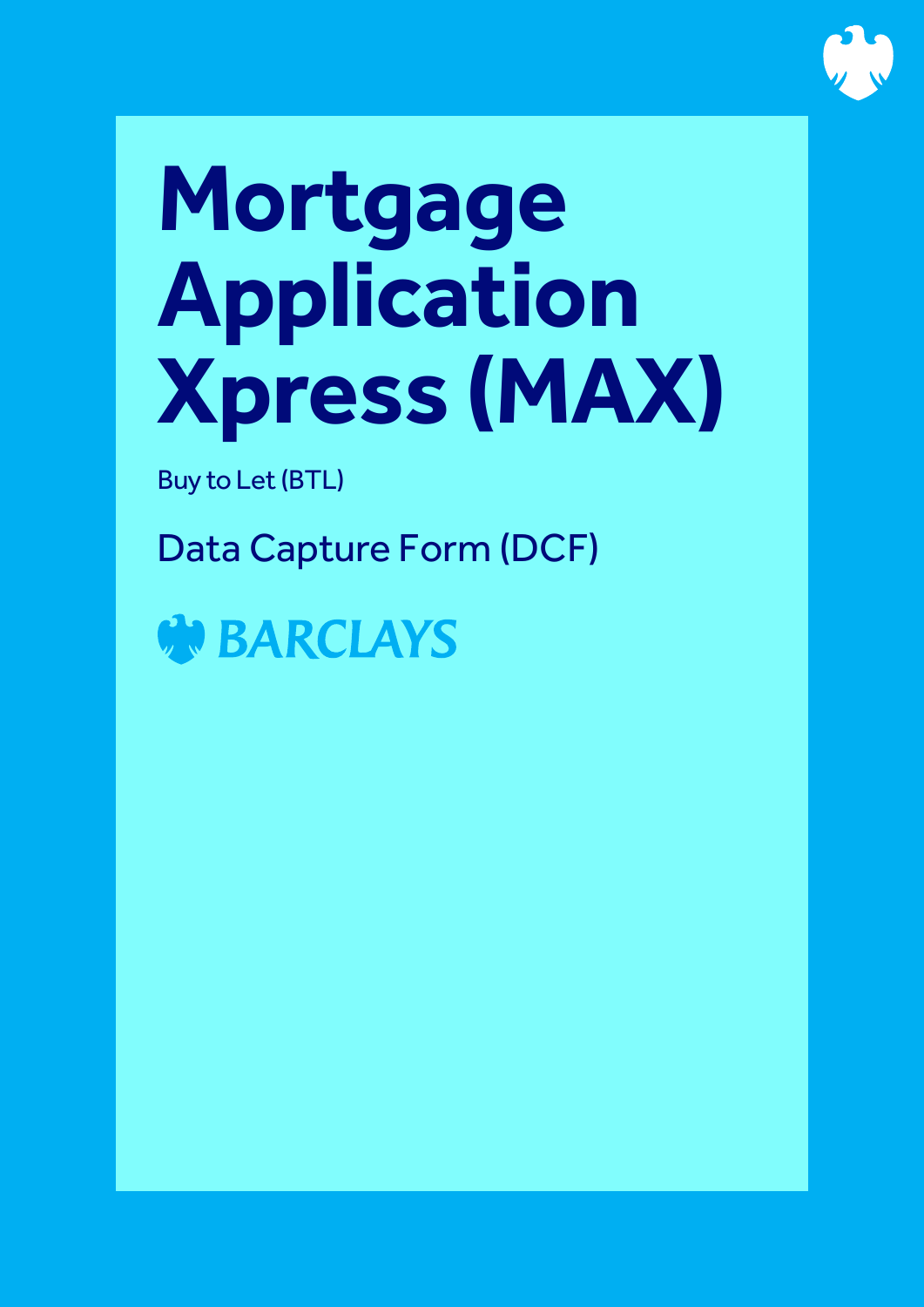# **Mortgage Application Xpress (Max)**

# **Buy to Let (BTL)**

# Data Capture Form (DCF)

(If you wish to capture data for Applicants 3 and 4 please use a further form)

Customer name(s):

Date of Interview:

This form is for intermediaries' internal use only and is not approved for issuing to customer(s)

| ⌒            |  |
|--------------|--|
| -            |  |
| $\mathbf{I}$ |  |

# **When to Use the Data Capture Form**

This Data Capture Form is designed to capture the required information for a Barclays **Buy to Let (BTL)** case when you are unable to access our On-line System or external Sourcing Systems. This Form is NOT intended to be submitted to Mortgage Loans Services (MLS). It **will not** be actioned and **will be returned** to you for electronic submission.

# **How to Use the Data Capture Form**

- 1. Ensure the Data Capture Form is completed in full and an accurate record of the customer(s)' circumstances is captured. (If data is missing, contact the customer prior to submitting the application on MAX/Mortgage Brain – **do not submit an incomplete application**).
- 2. Ensure you also print and have available at the meeting a standalone BTL Mortgage Declaration with Direct Debit Mandates to capture customer(s)' signature(s).
- 3. Transfer ALL the information from the Data Capture Form onto MAX/Mortgage Brain and complete the standalone BTL submission Cover Sheet, Mortgage Declaration and Direct Debit Mandate with the appropriate MAX/Mortgage Brain Case Reference Number, Customer(s)' Name and Date.
- 4. Print from MAX/Mortgage Brain an Application Form capturing the MAX/Mortgage Brain reference and forward to the customer for checking details transferred are correct and for the customer's retention.
- 5. **Once the customer has checked the Printed MAX/ Mortgage Brain Application Form and confirmed that all details have been transferred correctly, please destroy the Data Capture Form (Confidential waste).**
- 6. Case can now be submitted on MAX/Mortgage Brain.
- 7. Forward any essential signed documentation along with the signed standalone BTL submission Cover Sheet, Mortgage Declaration and Direct Debit Mandate to MLS within 5 days of the meeting taking place for their retention.

**Please note the customer must have signed and returned all essential documentation before any application can be submitted to MLS reminder.**

**This Form must NOT be sent to Mortgage Loan Services (MLS) as it is not intended to replace the MAX/Mortgage Brain Application process.**

**This form is for intermediaries' internal use only and is not approved for issuing to customer(s).**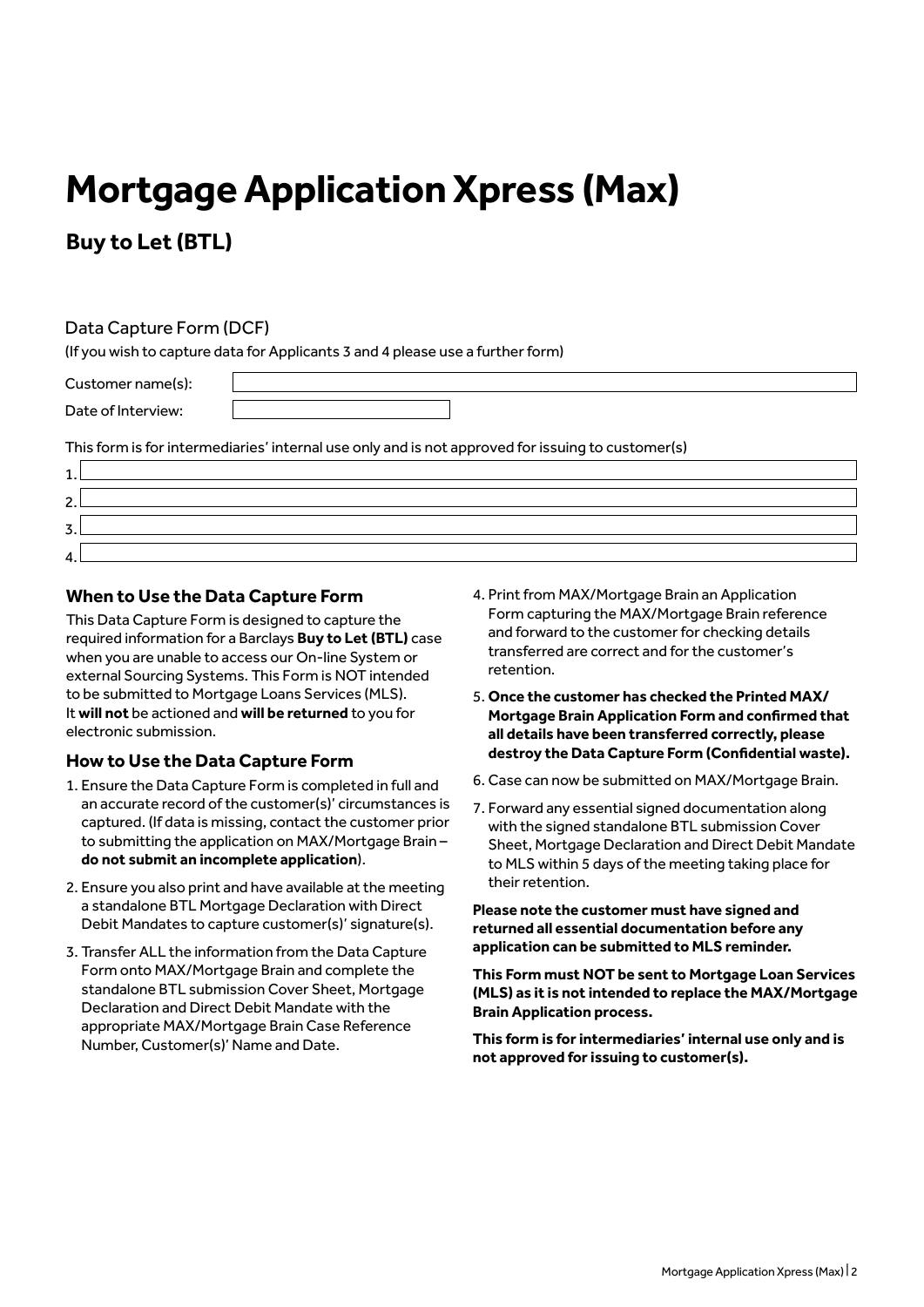| Tell us about your Loan Requirements                                                                                           |                                                                                                                                                  |
|--------------------------------------------------------------------------------------------------------------------------------|--------------------------------------------------------------------------------------------------------------------------------------------------|
| Foreign Currency Loan                                                                                                          | No<br>Yes                                                                                                                                        |
| Are all of the income or assets that will be used to service the loan denominated in sterling?                                 |                                                                                                                                                  |
| Tell me what this loan is for.                                                                                                 |                                                                                                                                                  |
| Type of Lending                                                                                                                | Buy to Let                                                                                                                                       |
| How can we help you?                                                                                                           |                                                                                                                                                  |
| Remortgage $\Box$<br>First Purchase<br>Purchase L                                                                              | Further Advance L                                                                                                                                |
| Please indicate how you would like to apply for this loan (Private name(s)/Existing SPV/LLP).                                  |                                                                                                                                                  |
|                                                                                                                                |                                                                                                                                                  |
| If this is one of a number of applications you are making at this time please indicate how many.                               |                                                                                                                                                  |
|                                                                                                                                |                                                                                                                                                  |
| Questions 1-4 below only need to be answered for applications in Private name(s)                                               |                                                                                                                                                  |
| 1. Do any of the borrowers currently own any other<br>properties that is let out on the basis of a rental<br>agreement?<br>Yes | 3. Do any of the borrowers, their partners or anyone<br>related to them, currently live in the property to be<br>No<br>mortgaged?<br>Yes<br>No   |
| 2. Are all of the properties occupied by<br>the borrowers, their partners or anyone<br>related to them?<br>Yes                 | 4. Have any of the borrowers, their partners<br>or anyone related to them, lived in the<br>property since they have owned it?<br>No<br>No<br>Yes |
| Will the property be occupied by the borrowers, their partners or anyone related to them.                                      | Yes<br>No                                                                                                                                        |
| Remortgage Purpose?                                                                                                            |                                                                                                                                                  |
|                                                                                                                                |                                                                                                                                                  |
| <b>Lending Criteria</b>                                                                                                        |                                                                                                                                                  |
| Does the main applicant meet the minimum income requirements?                                                                  | Yes<br>No                                                                                                                                        |
| Does the main applicant meet the minimum age requirements?                                                                     | No<br>Yes                                                                                                                                        |
| Main Applicant's Age?                                                                                                          |                                                                                                                                                  |

# **Company Details**

*Complete this section only where applying in name of SPV/LLP. Only available for existing SPV/LLP customers. Otherwise please go to Personal details section*

If the Applicant(s) opt(s) to borrow via an existing Barclays Special Purpose Vehicle (UK) Limited Company (SPV) and/or Limited Liability Partnership (LLP), please remember that it must be incorporated in the UK (England, Wales, Scotland or Northern Ireland) for the sole activity is to purchase and/or remortgage of residential properties for letting. It may have up to four directors/shareholders/members, all of whom must be private individuals and included on the Data Capture Form using a further form for Customers 3 and 4. We will require as additional security a Floating Charge (Debenture) from the SPV Limited Company together with a full Personal Guarantee from each director/shareholder/member. Please note we will require confirmation from the Applicant(s)' solicitor that they have received Independent Legal Advice (ILA) before signing the Personal Guarantee. The Company/LLP cannot let the property to a member or an associated company/LLP (by virtue of common directors/shareholders/members) or to any/all of the directors/ shareholders, their families or any person related to them.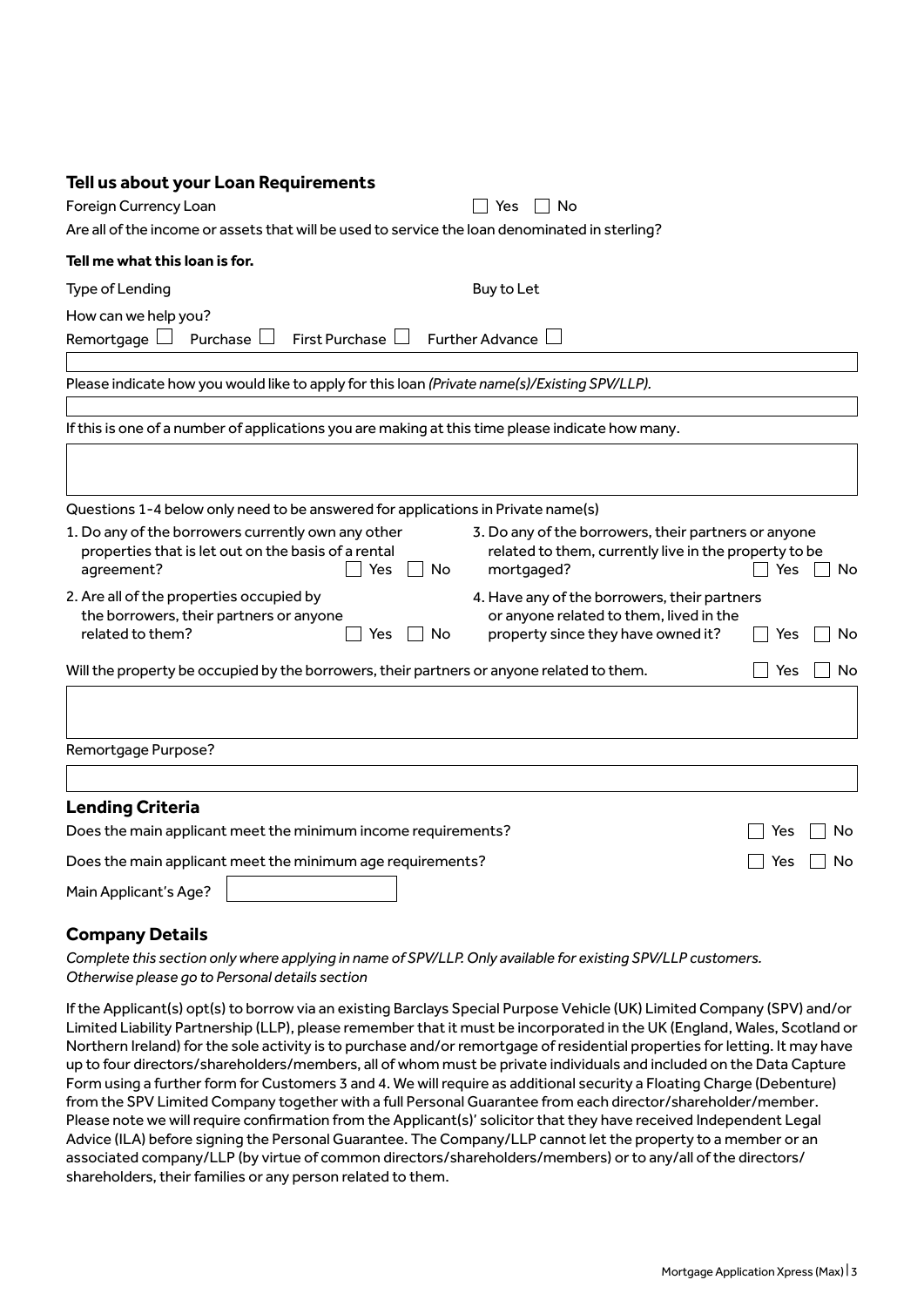For an existing Barclays SPV Limited Company to be acceptable, it must be registered at Companies House with an appropriate Standard Industry Classification (SIC) Code.

The following are acceptable codes:

- **7012 Buying & Selling own real estate**
- **7020 Letting on own property**
- **7032 Manage real estate**

House or Building

Number Street Name

# **Company's Registered Address**

| Address type - i.e. UK                                                                                             | Sub Country (i.e. England<br>/Scotland/Wales) |
|--------------------------------------------------------------------------------------------------------------------|-----------------------------------------------|
|                                                                                                                    | <b>Telephone Number</b>                       |
| <b>Flat Number</b>                                                                                                 | <b>Fax Number</b>                             |
| House or Building Name                                                                                             | <b>Company Name</b>                           |
| House or Building<br>Number                                                                                        | <b>Company Registration</b><br>Number         |
| <b>Street Name</b>                                                                                                 | Date of Incorporation                         |
| <b>District</b>                                                                                                    | No. of Shareholders                           |
| Town                                                                                                               | No. of Directors                              |
| County                                                                                                             | If Applying as LLP-<br>No. of Members         |
| Postcode                                                                                                           |                                               |
| If yes, Lender/Bank<br><b>Account Number</b><br>Purpose                                                            |                                               |
| £<br><b>Amount Outstanding</b><br>Have any changes been made to the SPV Limited Company or LLP since completion of |                                               |
| the original mortgage?                                                                                             | Yes<br>No                                     |
| <b>Correspondence Address</b>                                                                                      |                                               |
| Address type - i.e. UK                                                                                             | <b>District</b>                               |
|                                                                                                                    | Town                                          |
|                                                                                                                    | County                                        |
| <b>Flat Number</b>                                                                                                 | Postcode                                      |
| House or Building Name                                                                                             | Sub Country (i.e. England                     |

/Scotland/Wales) Telephone Number

Mortgage Application Xpress (Max) | 4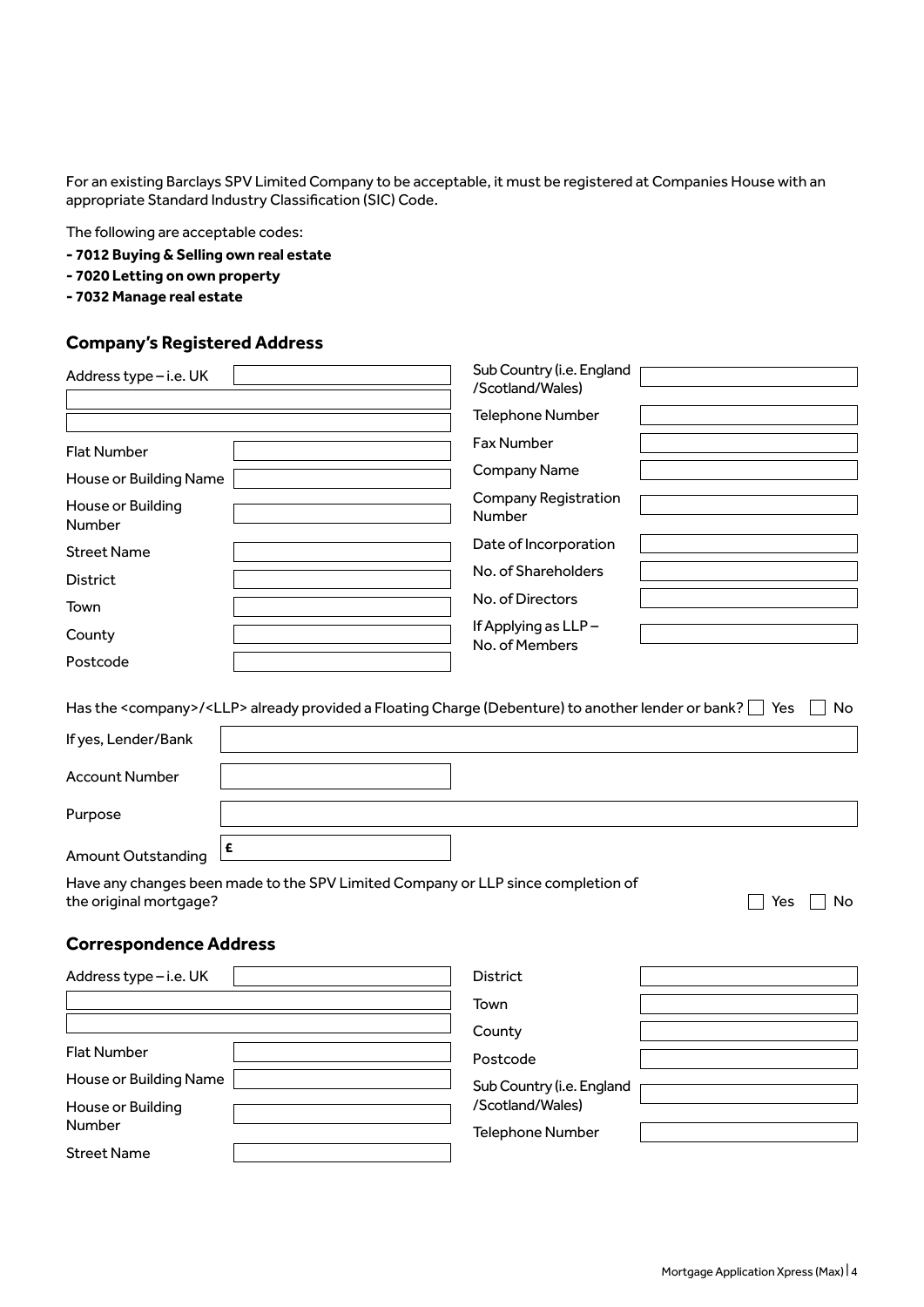# **Customer Details**

| <b>Personal Details</b>                                               | <b>Customer 1</b> | <b>Customer 2</b> |
|-----------------------------------------------------------------------|-------------------|-------------------|
| Title                                                                 |                   |                   |
| <b>First Name</b>                                                     |                   |                   |
| Middle name(s)                                                        |                   |                   |
| Surname                                                               |                   |                   |
| Have you ever been known by another name?                             | <b>No</b><br>Yes  | No<br>Yes         |
| If so, please state previous Surname                                  |                   |                   |
| Date name changed                                                     |                   |                   |
| Date of Birth                                                         |                   |                   |
| Age                                                                   |                   |                   |
| Gender                                                                |                   |                   |
| <b>Marital Status</b>                                                 |                   |                   |
| Are you a UK citizen or do you hold a<br>European Community passport? |                   |                   |
| What is your Nationality?                                             |                   |                   |
| Country of permanent residence                                        |                   |                   |
| Are you an expatriate?                                                | <b>No</b><br>Yes  | No<br>Yes         |
| What is your existing relationship with us?                           |                   |                   |
| Are you an existing customer?                                         | No<br>Yes         | No<br>Yes         |
| <b>Existing Barclays current account</b>                              | No<br>Yes         | No<br>Yes         |
| Existing Barclays Buy to Let customer                                 | No<br>Yes         | <b>No</b><br>Yes  |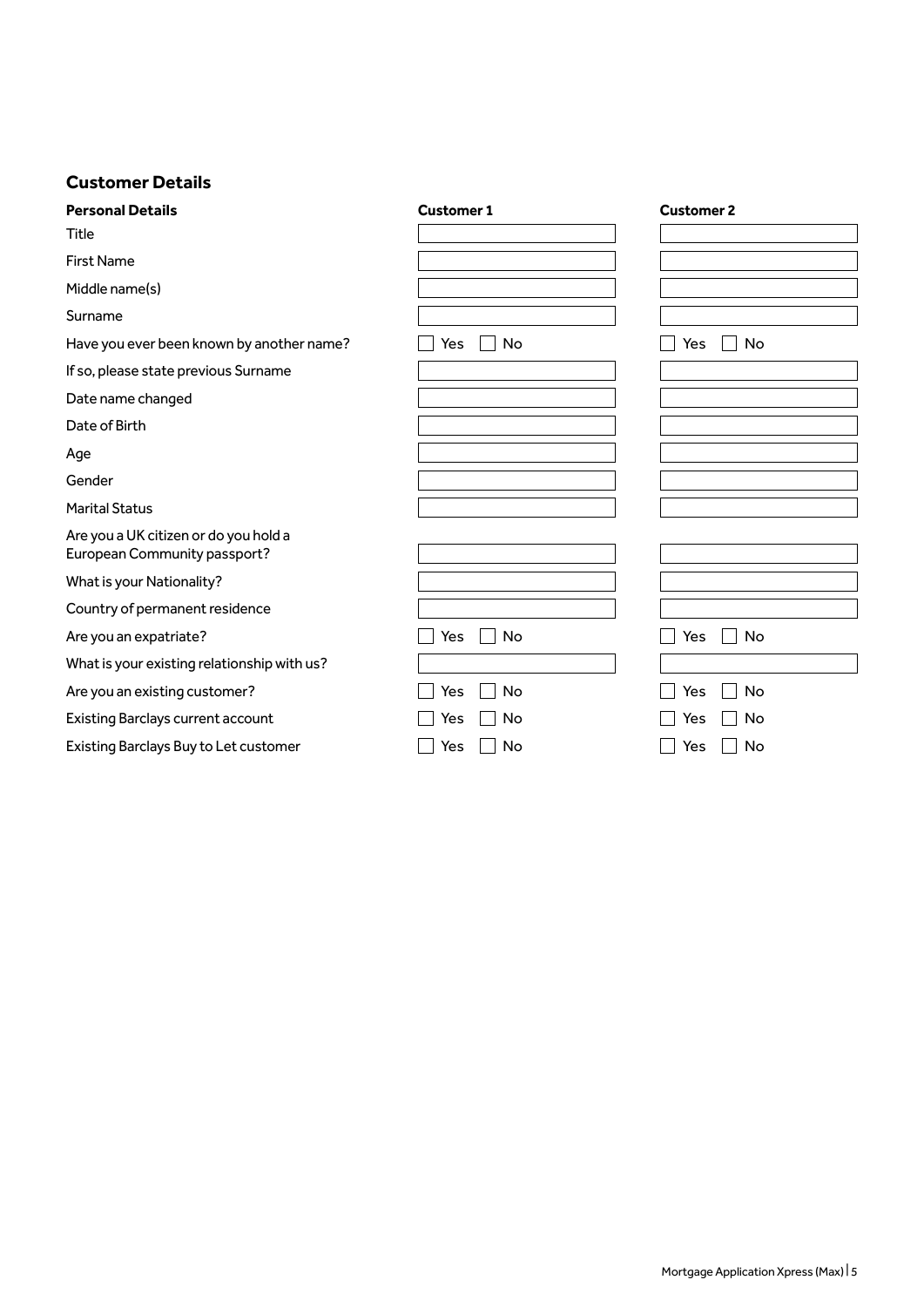| <b>Address Details</b>                                                                              | <b>Customer 1</b> | <b>Customer 2</b> |
|-----------------------------------------------------------------------------------------------------|-------------------|-------------------|
| What is your Current Address?                                                                       |                   |                   |
| Address Type-i.e. UK                                                                                |                   |                   |
|                                                                                                     |                   |                   |
|                                                                                                     |                   |                   |
| <b>Flat Number</b>                                                                                  |                   |                   |
| House or Building Name                                                                              |                   |                   |
| House or Building Number                                                                            |                   |                   |
| <b>Street</b>                                                                                       |                   |                   |
| <b>District</b>                                                                                     |                   |                   |
| Town                                                                                                |                   |                   |
| County                                                                                              |                   |                   |
| Postcode                                                                                            |                   |                   |
| Sub Country (i.e. England/Scotland/Wales)                                                           |                   |                   |
| What is your residential status? Owner/Tenant                                                       |                   |                   |
| Other                                                                                               |                   |                   |
| <b>Time at Address</b>                                                                              |                   |                   |
| What is the value of your residential property?                                                     |                   |                   |
| Are you going to let out your current residential<br>property and buy another for owner occupation? |                   |                   |

Previous Address *(if you have lived at your current address for less than 3 years)*

Address Type – i.e. UK

Flat Number House or Building Name House or Building Number Street District

Town

County

# Postcode

Sub Country (i.e. England/Scotland/Wales)

What is your residential status? (Owner/Tenant)

**Other** 

Time at Address

What is the value of your residential property?

# **Customer 1 Customer 2**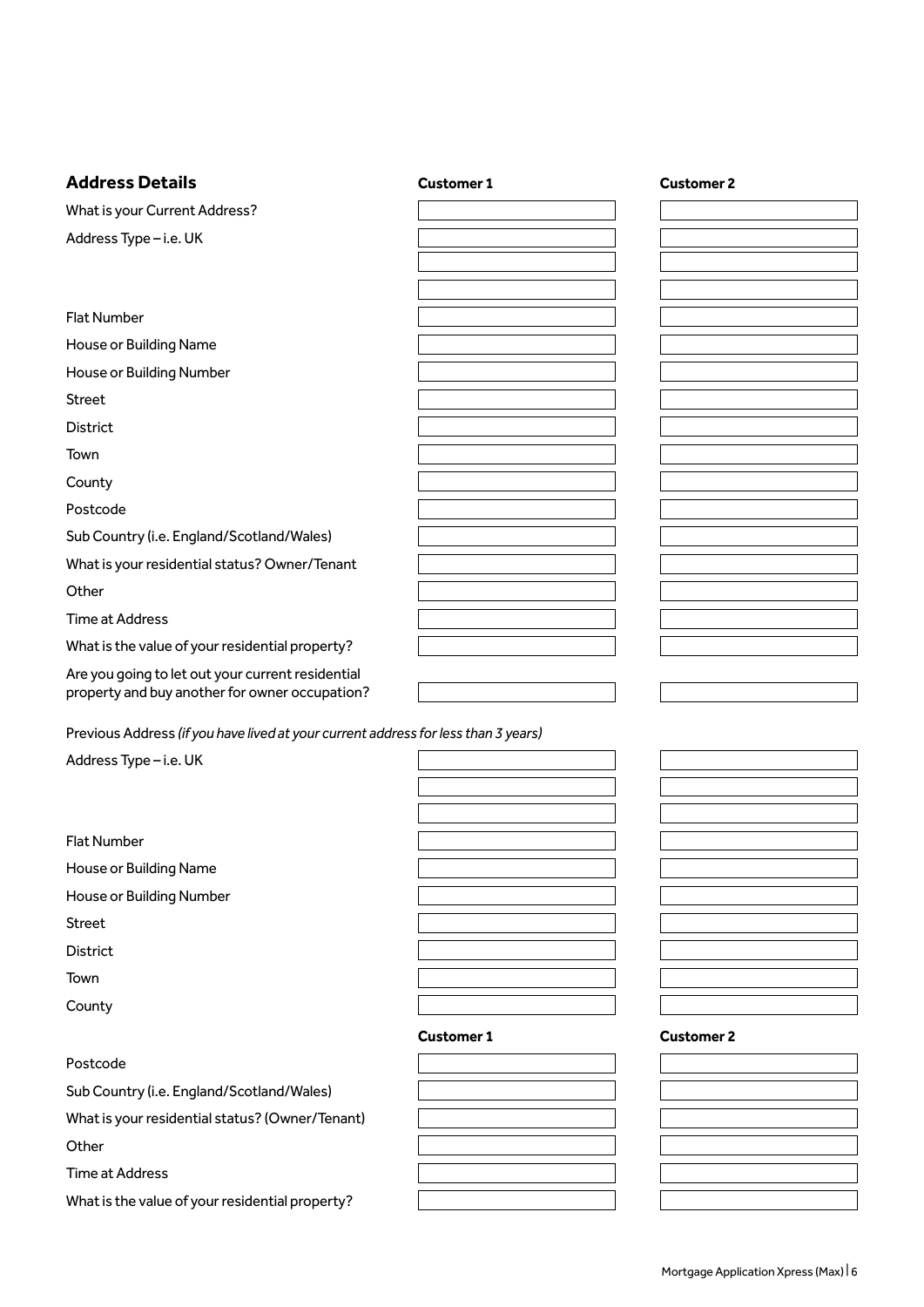# **Previous Lender/Landlord**

If you have had your current mortgage/tenancy for less than 12 months, please give details of your previous lender/landlord.

| Lender/Landlord |  |  |
|-----------------|--|--|
| Length: Years   |  |  |
| Length: Months  |  |  |

# **Let to Buy Details (complete if applicant is letting out the existing residential and buying a new for owner occupation)**

| Lender                    | Do you know your<br>new address?<br>No<br>Yes |
|---------------------------|-----------------------------------------------|
| <b>Lender Address</b>     |                                               |
| Type i.e. UK              | If yes, please complete below.                |
|                           | Address Type i.e. UK                          |
|                           |                                               |
| <b>Flat Number</b>        |                                               |
| House or Building Name    | <b>Flat Number</b>                            |
| House or Building         | House or Building Name                        |
| Number                    | House or Building                             |
| <b>Street</b>             | Number                                        |
| <b>District</b>           | <b>Street</b>                                 |
| Town                      | <b>District</b>                               |
| County                    | Town                                          |
| Postcode                  | County                                        |
| Sub Country (i.e. England | Postcode                                      |
| /Scotland/Wales)          | Sub Country (i.e. England                     |
| New Mortgage Amount       | /Scotland/Wales)                              |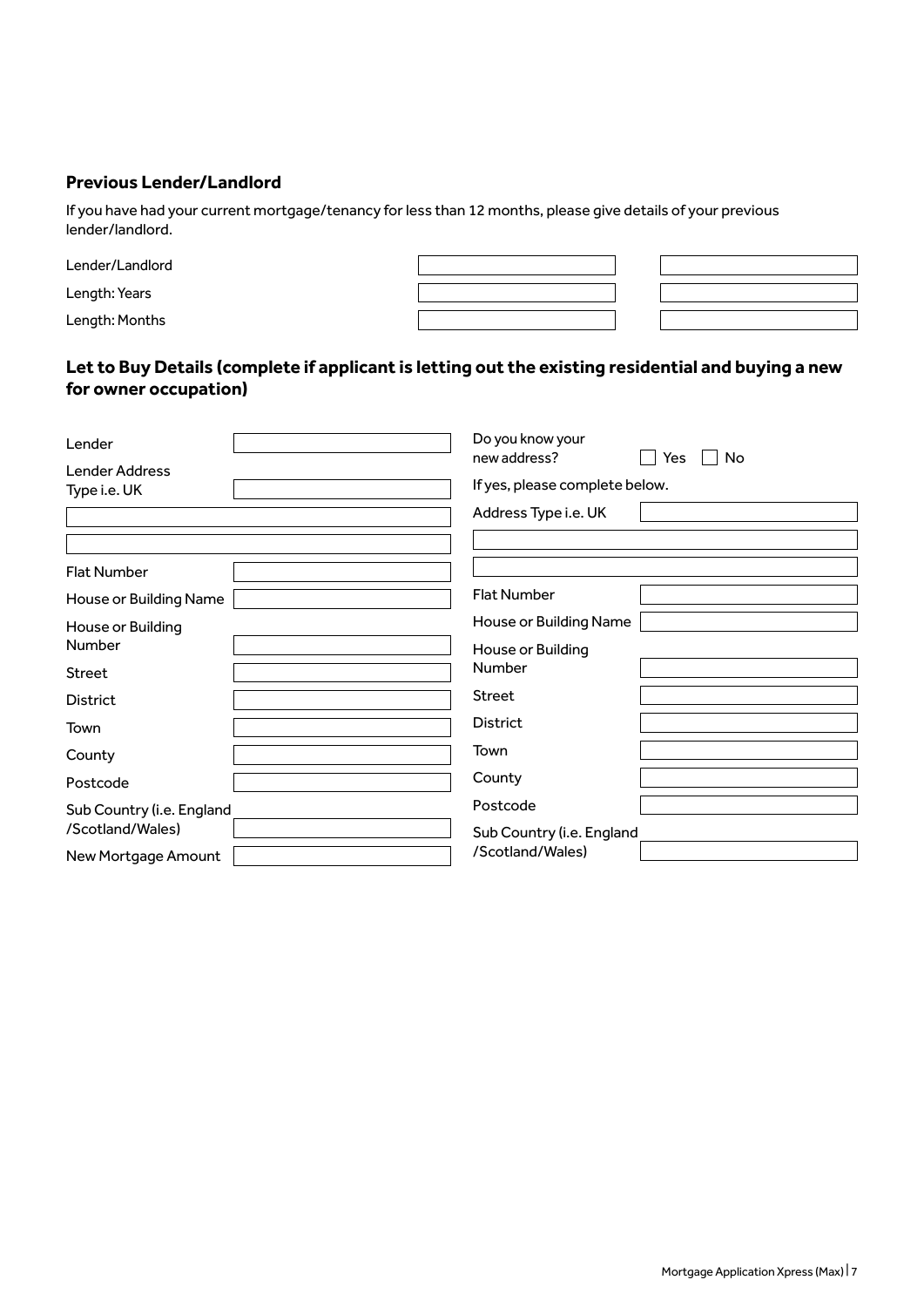# **What are your contact details?**

|                                                        | <b>Customer 1</b> | <b>Customer 2</b> |
|--------------------------------------------------------|-------------------|-------------------|
| Do you want us to write to you at a PO Box address?    | Yes<br>No         | Yes<br>No         |
| If Yes, please give details.                           |                   |                   |
| Do you want us to write to you at a different address? | No<br>Yes         | No<br>Yes         |
| If Yes, please give details.                           |                   |                   |
| What is your preferred method of contact?              |                   |                   |
| Preferred contact time                                 |                   |                   |
| Home phone number                                      |                   |                   |
| Work phone number                                      |                   |                   |
| Mobile phone number                                    |                   |                   |
| Fax number                                             |                   |                   |
| E-mail address                                         |                   |                   |
| <b>Employment and Income</b>                           |                   |                   |
| What is your main employment status?                   |                   |                   |
| Is this your main employment?                          |                   |                   |
| What is your employer's name?                          |                   |                   |
| What is the basis of your employment?                  |                   |                   |
| What is your occupation?                               |                   |                   |
| Length of time with present employer                   |                   |                   |
| <b>Employer's Contact Name</b>                         |                   |                   |
| What is your current basic income (per period)?        |                   |                   |
| Regular overtime (per period)                          |                   |                   |
| Guarantee bonus (per period)                           |                   |                   |
| Commission (per period)                                |                   |                   |
| Allowances (per period)                                |                   |                   |
| <b>Employer's Address</b>                              |                   |                   |
| Address Type i.e. UK                                   |                   |                   |
|                                                        |                   |                   |
|                                                        |                   |                   |
| <b>Flat Number</b>                                     |                   |                   |
| House or Building Name                                 |                   |                   |
| House or Building Number                               |                   |                   |
| <b>Street</b>                                          |                   |                   |
| District                                               |                   |                   |
| Town                                                   |                   |                   |
| County                                                 |                   |                   |
| Postcode                                               |                   |                   |
| Sub Country (i.e. England/Scotland/Wales)              |                   |                   |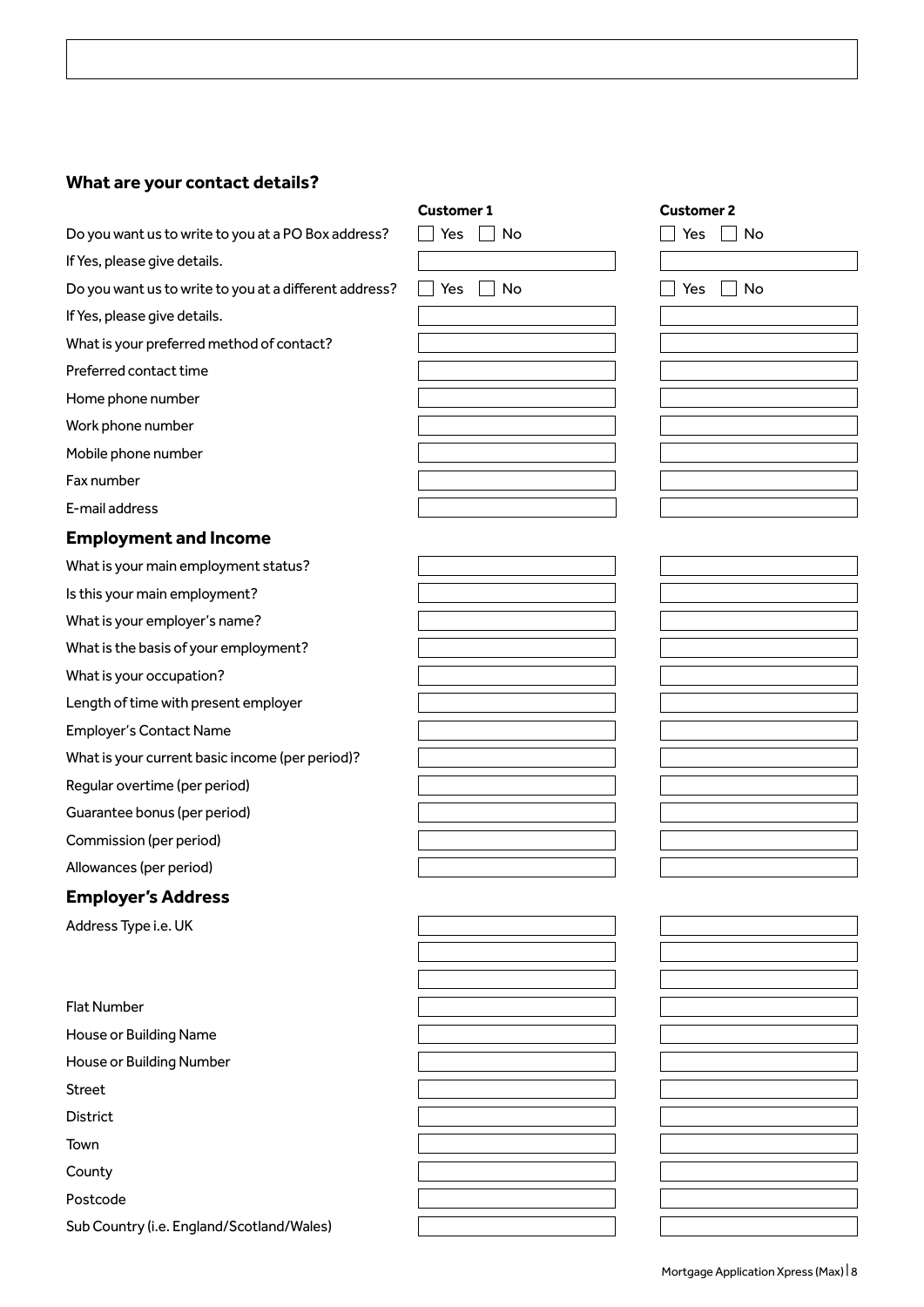# **Self Employed**

|                                                                                                 | <b>Customer 1</b> | <b>Customer 2</b>  |
|-------------------------------------------------------------------------------------------------|-------------------|--------------------|
| What is the name of your business?                                                              |                   |                    |
| When was the business established? (Month, year)                                                |                   |                    |
| Are you a partner, sole trader or limited                                                       |                   |                    |
| company director?                                                                               |                   |                    |
| What percentage of the shares in this business<br>do you own?                                   |                   |                    |
| What is your share of net profit - latest period<br>(ending on)?                                |                   |                    |
| Share or net profit - previous period (ending on)?                                              |                   |                    |
| Owned or part owned?                                                                            |                   |                    |
| <b>Business Address:</b>                                                                        |                   |                    |
| Address Type-i.e. UK                                                                            |                   |                    |
|                                                                                                 |                   |                    |
|                                                                                                 |                   |                    |
| House or Building Name                                                                          |                   |                    |
| House or Building Number                                                                        |                   |                    |
| <b>Street</b>                                                                                   |                   |                    |
| District                                                                                        |                   |                    |
| Town                                                                                            |                   |                    |
| County                                                                                          |                   |                    |
| Postcode                                                                                        |                   |                    |
| Sub Country (i.e. England/Scotland/Wales)                                                       |                   |                    |
| At what age are you planning to retire?                                                         |                   |                    |
| You must ensure that the planned retirement age<br>for all applicants is documented accurately. |                   |                    |
| <b>Source of Retirement Income</b>                                                              |                   |                    |
| Income from another property                                                                    |                   |                    |
| <b>Personal Pension</b>                                                                         |                   |                    |
| Part-time Employment                                                                            |                   |                    |
| <b>State Pension</b>                                                                            |                   |                    |
| Other                                                                                           |                   |                    |
| Please give details (applicable if 'Other' selected).                                           |                   |                    |
| Amount of Net Income per month                                                                  | $\pmb{\epsilon}$  | $\pmb{\mathsf{E}}$ |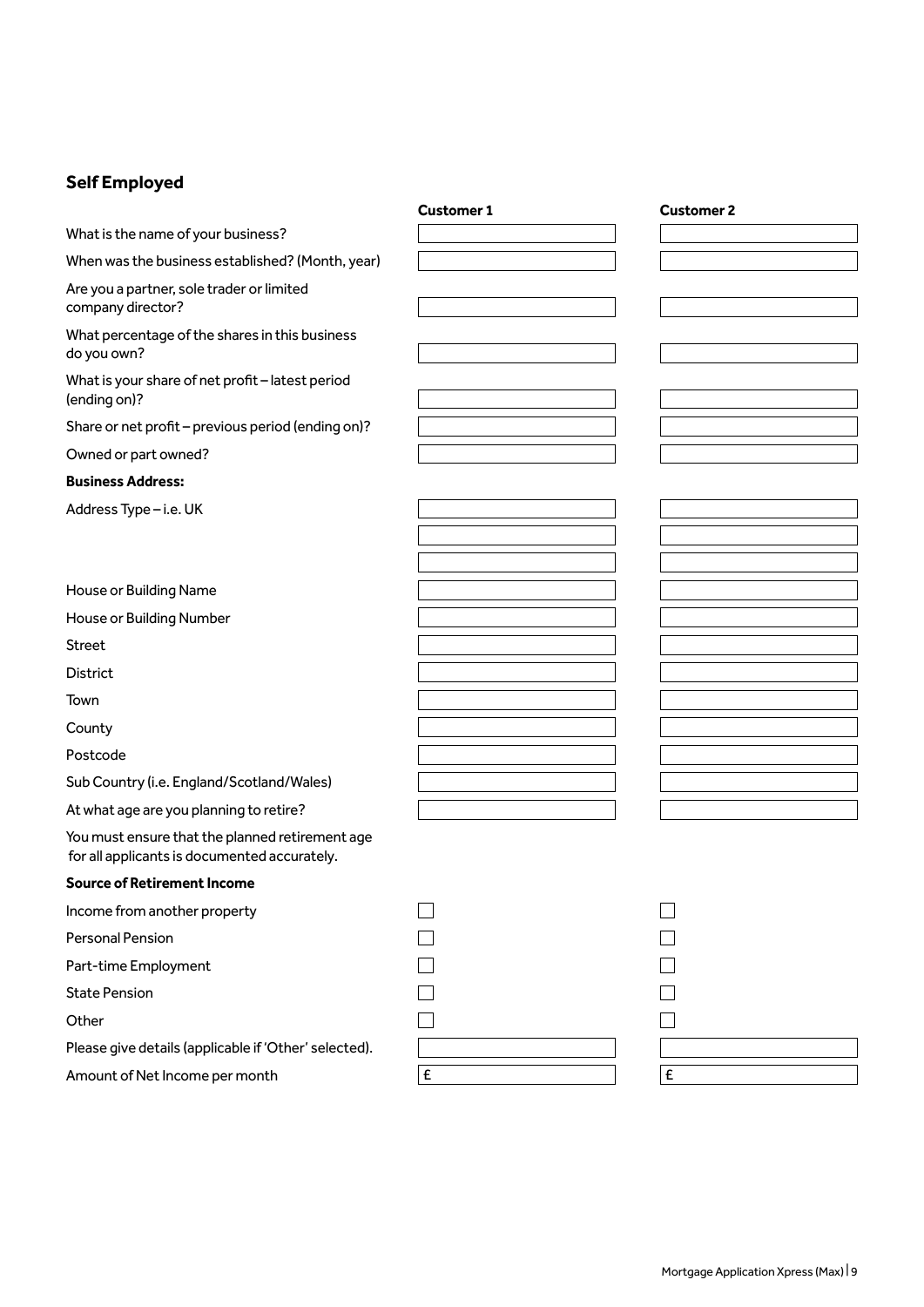# **Accountant's Details**

|                                           | <b>Customer 1</b> | <b>Customer 2</b> |  |
|-------------------------------------------|-------------------|-------------------|--|
| <b>Accountant's Name</b>                  |                   |                   |  |
| Qualification                             |                   |                   |  |
| Address Type-i.e. UK                      |                   |                   |  |
|                                           |                   |                   |  |
|                                           |                   |                   |  |
| House or Building Name                    |                   |                   |  |
| House or Building Number                  |                   |                   |  |
| <b>Street</b>                             |                   |                   |  |
| District                                  |                   |                   |  |
| Town                                      |                   |                   |  |
| County                                    |                   |                   |  |
| Postcode                                  |                   |                   |  |
| Sub Country (i.e. England/Scotland/Wales) |                   |                   |  |
| Telephone Number                          |                   |                   |  |
| Fax Number                                |                   |                   |  |

If you have been in your present employment for less than 6 months, please give full details of previous employment for the last 18 months.

**Occupation** 

Employer's name

Employer's Address

Address Type – i.e. UK House or Building Name

House or Building Number

Street

District

Town

County

Postcode

Sub Country (i.e. England/Scotland/Wales)

Employer's Telephone No.

When did you start this employment? (MM/YYYY)

When did you leave? (MM/YYYY)

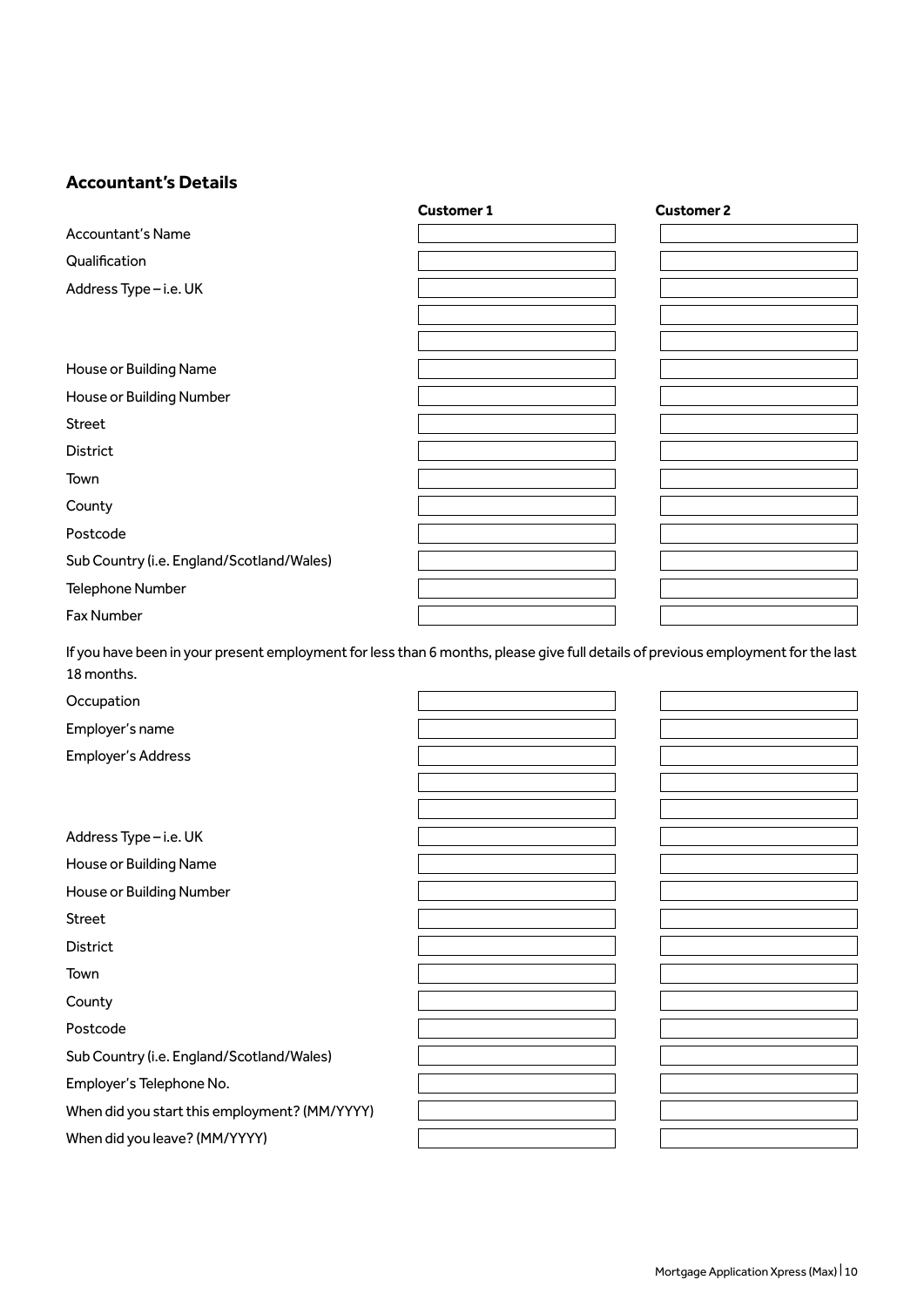# **Do you have other income?**

|                             | <b>Customer 1</b> | <b>Customer 2</b> |
|-----------------------------|-------------------|-------------------|
| Source of Other Income      |                   |                   |
| Description of Other Income |                   |                   |
| Amount of Other Income      |                   |                   |

# **Affordability**

In assessing the affordability of this mortgage, we make assumptions about the possibility of a shortfall in rental income (for example, arising as a result of void periods, rental arrears or lower than expected rental income), increases in running costs, and higher mortgage payments due to increased interest rates. Our assessment is also based on the use of personal income to cover any shortfall where the rental cover calculation at our current affordability rate is not met. You should therefore carefully consider the potential risk of any or all of these events occurring and your ability to continue to manage your mortgage payments.

# **Your Affordability**

Number of applicants party to this application

Number of people financially dependent on the applicants

# **Tell me about your monthly expenditure**

Our assessment on whether you can afford this mortgage is based on:

– Current interest rates, which may rise in the future

- Your current circumstances, which might change in the future
- The use of personal income to cover any shortfall where the rental cover calculation at our current affordability rate is not met

Confirm that your customer has understood this [

How much do you pay per month for your residential mortgage:

Service charges/Ground Rent  $\mathsf{E}$ 

Must be completed for all leasehold properties and any other properties where applicable.

 ${\sf Count}$  Tax  ${\sf E}$ 

Council tax must be calculated over 12 months.

Child Care/School fees £

**Maintenance** 

Other regular commitments (not living expenses, clothes, food or utilities) £

Your Budget



| Έ          |  |
|------------|--|
|            |  |
| $\epsilon$ |  |
|            |  |
| $\epsilon$ |  |
|            |  |
| $\epsilon$ |  |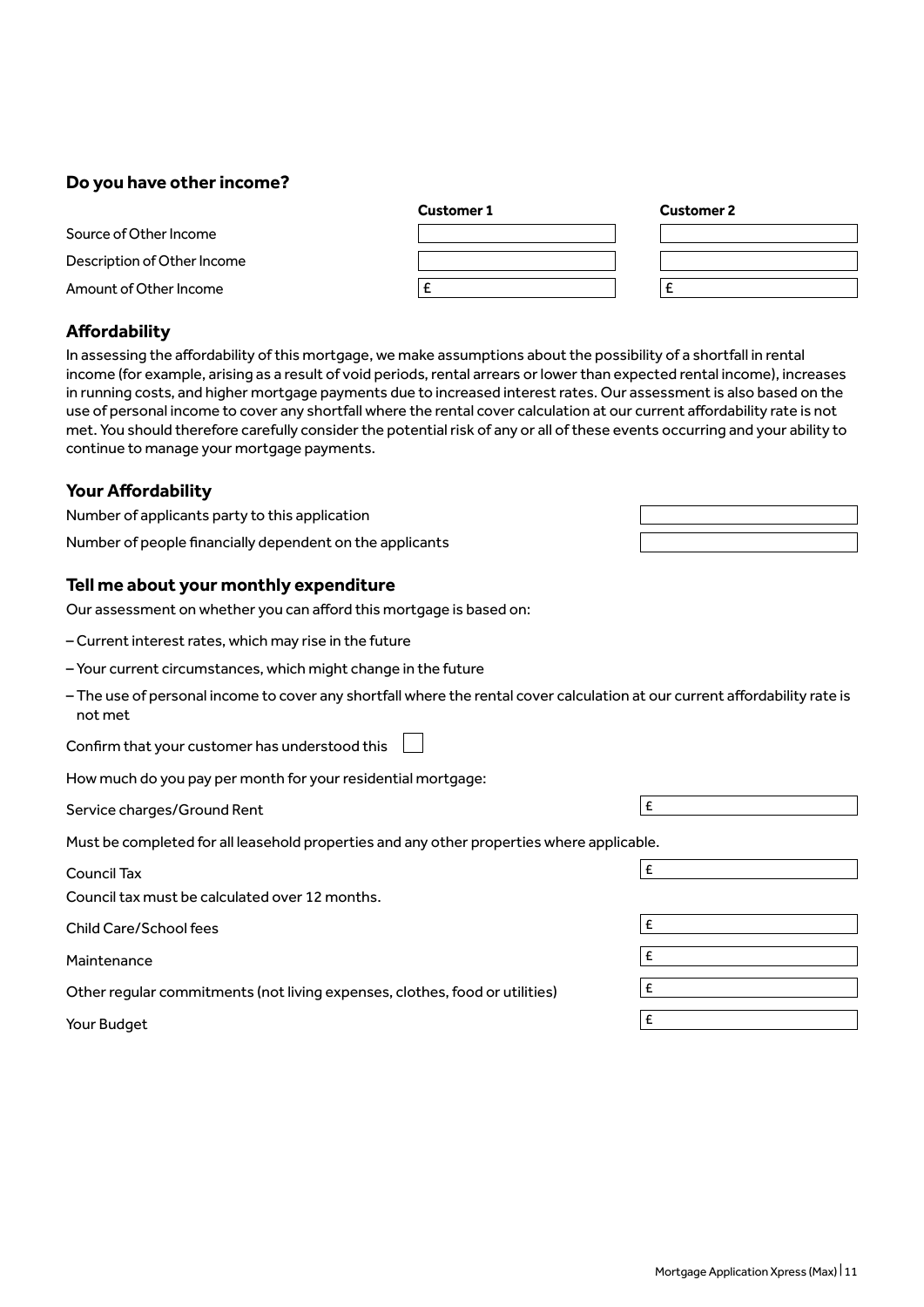Net Monthly Disposable (excluding mortgage package costs) **£**

Calculated based on estimated mortgage payment costs and commitments details provided.

What amount would you like to budget monthly for the Mortgage and Mortgage Protection related expenses?

What amount is included for protection? **E** 

Does this amount include flexibility?  $\Box$  Yes  $\Box$  No

# **Existing Residential Mortgage(s)**

How much is your existing mortgage? (including any associated linked accounts)

*Please enter current Lender's address and when house purchased in the space provided below*

| <b>Customer</b><br>1st 2nd                                                               | Mortgage<br>Acc No.            | Mortgage<br>Lender | Outstanding<br><b>Balance</b> |  | <b>Current Term</b>            | <b>ERC</b><br>Payable | <b>End Date</b> | <b>Repayment or</b><br><b>Interest Only</b> |
|------------------------------------------------------------------------------------------|--------------------------------|--------------------|-------------------------------|--|--------------------------------|-----------------------|-----------------|---------------------------------------------|
|                                                                                          |                                |                    | £                             |  |                                | £                     |                 |                                             |
|                                                                                          |                                |                    | £                             |  |                                | £                     |                 |                                             |
|                                                                                          |                                |                    | £                             |  |                                | £                     |                 |                                             |
|                                                                                          |                                |                    | £                             |  |                                | £                     |                 |                                             |
|                                                                                          |                                |                    | £                             |  |                                | £                     |                 |                                             |
|                                                                                          |                                |                    | £                             |  |                                | £                     |                 |                                             |
|                                                                                          | Is this mortgage to be repaid? | Yes                | No                            |  | If yes, please provide details |                       |                 |                                             |
| Are there any charges<br>on the property?<br>If yes, please provide details<br>No<br>Yes |                                |                    |                               |  |                                |                       |                 |                                             |

# **Any Other Commitments**

Please include store cards, loans, credit cards, overdraft repayments, rental payments, HP agreements, maintenance, childcare, costs of 2nd property and leasehold charges. Please also enter any future loans or credit commitments that are not currently being repaid which will become due during the term of the mortgage, e.g. any shared equity loans or deferred credit.

| <b>Customer</b><br>1st 2nd | <b>Type of Commitment</b> | Outstanding<br><b>Balance</b> | <b>Monthly Payment</b> | Will this be cleared<br>on completion |
|----------------------------|---------------------------|-------------------------------|------------------------|---------------------------------------|
|                            |                           | £                             | £                      |                                       |
|                            |                           | £                             | £                      |                                       |
|                            |                           | £                             | $\epsilon$             |                                       |
|                            |                           | £                             | £                      |                                       |
|                            |                           | £                             | f                      |                                       |
|                            |                           | £                             | £                      |                                       |

Where a commitment is to be cleared on completion please give details of source of funds (capital raising on the buy to let mortgage to do this is not allowed), along with any other information, please note below.

| Mortgage<br>Lender | Outstanding<br><b>Balance</b> | <b>Current Term</b> | <b>ERC</b><br>Payable | <b>End Date</b> Repayment or<br><b>Interest Only</b> |
|--------------------|-------------------------------|---------------------|-----------------------|------------------------------------------------------|
|                    | £                             |                     | £                     |                                                      |
|                    | £                             |                     | £                     |                                                      |
|                    | £                             |                     | £                     |                                                      |
|                    | £                             |                     | £                     |                                                      |
|                    | £                             |                     | £                     |                                                      |
|                    | £                             |                     | £                     |                                                      |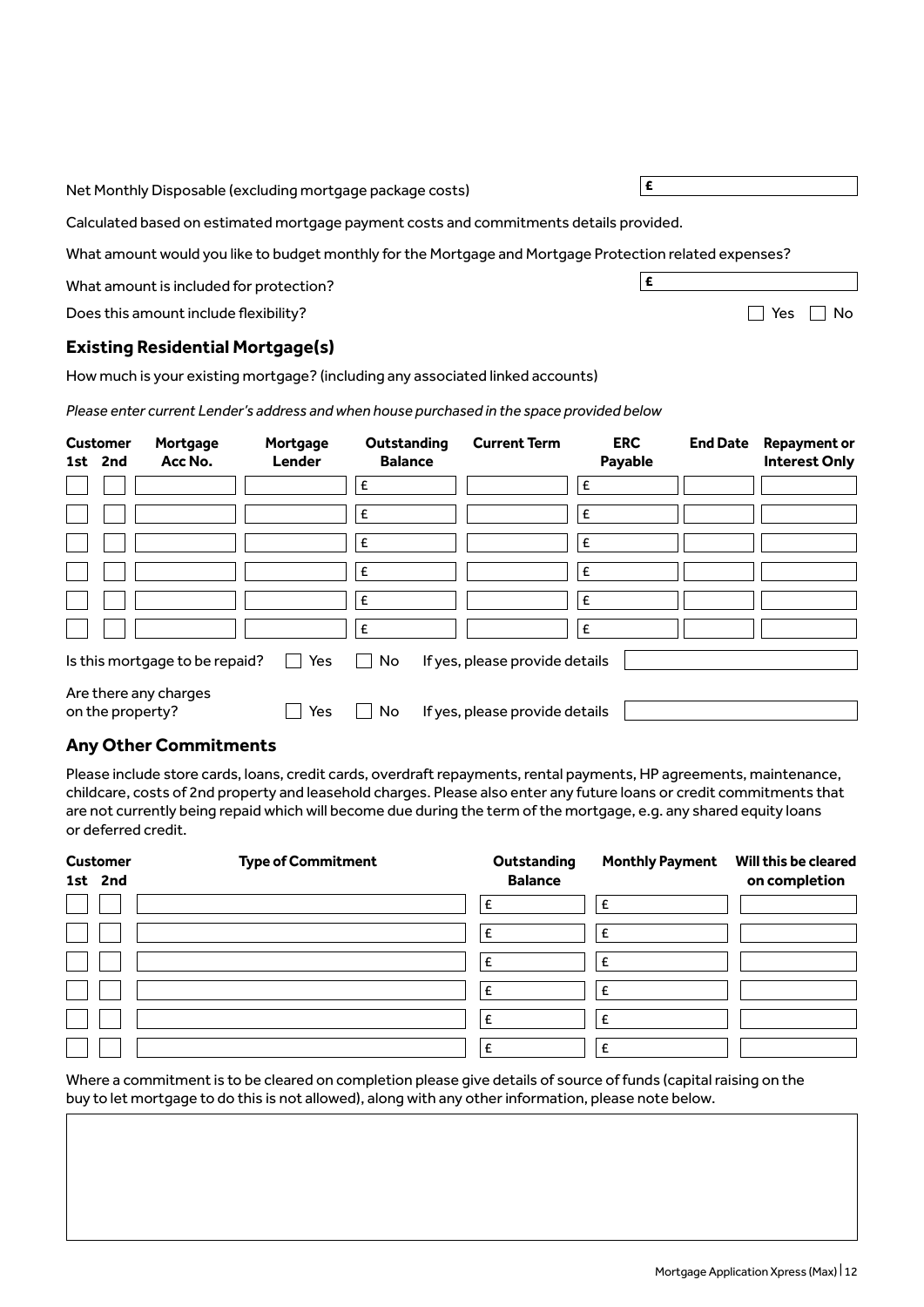# **Any Other Mortgages**

Please include details of any other Buy to Let or Permission to Let Properties.

| <b>Customer</b><br>1st 2nd                                                                                                                                                                                                                                                                                                                  | Mortgage<br>Acc No.                                   | Mortgage<br>Lender | Outstanding<br><b>Balance</b> | <b>Current Term</b>    | <b>ERC</b><br><b>Payable</b>            | <b>End Date</b> | <b>Monthly Rent</b><br><b>Received</b> |  |
|---------------------------------------------------------------------------------------------------------------------------------------------------------------------------------------------------------------------------------------------------------------------------------------------------------------------------------------------|-------------------------------------------------------|--------------------|-------------------------------|------------------------|-----------------------------------------|-----------------|----------------------------------------|--|
|                                                                                                                                                                                                                                                                                                                                             |                                                       |                    | £                             |                        | £                                       |                 |                                        |  |
|                                                                                                                                                                                                                                                                                                                                             |                                                       |                    | £                             |                        | £                                       |                 |                                        |  |
|                                                                                                                                                                                                                                                                                                                                             |                                                       |                    | £                             |                        | £                                       |                 |                                        |  |
|                                                                                                                                                                                                                                                                                                                                             |                                                       |                    | £                             |                        | £                                       |                 |                                        |  |
|                                                                                                                                                                                                                                                                                                                                             |                                                       |                    | £                             |                        | £                                       |                 |                                        |  |
|                                                                                                                                                                                                                                                                                                                                             |                                                       |                    | £                             |                        | £                                       |                 |                                        |  |
|                                                                                                                                                                                                                                                                                                                                             | If you have any other information, please note below. |                    |                               |                        |                                         |                 |                                        |  |
| Will the mortgage be used to repay any of these mortgages?<br>$\Box$ Yes<br>No<br>£<br>If yes, how much?                                                                                                                                                                                                                                    |                                                       |                    |                               |                        |                                         |                 |                                        |  |
|                                                                                                                                                                                                                                                                                                                                             | Tell me about your borrowing requirements             |                    |                               |                        |                                         |                 |                                        |  |
|                                                                                                                                                                                                                                                                                                                                             |                                                       |                    |                               |                        |                                         |                 |                                        |  |
| <b>Potential Changes</b><br>A mortgage that is right for you<br><b>Anticipated circumstances</b><br>Do you anticipate any significant changes in expenditure,<br>Do you anticipate any significant changes in income?<br>including any increase in your residential mortgage?<br>$\Box$ Yes<br>No<br>Yes<br>$\Box$ No<br>Reasons<br>Reasons |                                                       |                    |                               |                        |                                         |                 |                                        |  |
| <b>Change type</b>                                                                                                                                                                                                                                                                                                                          |                                                       |                    |                               | <b>Change type</b>     |                                         |                 |                                        |  |
| Increase                                                                                                                                                                                                                                                                                                                                    | Decrease                                              |                    |                               | Increase               | Decrease                                |                 |                                        |  |
|                                                                                                                                                                                                                                                                                                                                             | How much is the change (and how often)?               |                    |                               |                        | How much is the change (and how often)? |                 |                                        |  |
| annually                                                                                                                                                                                                                                                                                                                                    | half-yearly                                           |                    | quarterly                     | annually               | half-yearly                             |                 | quarterly                              |  |
| monthly                                                                                                                                                                                                                                                                                                                                     | fortnightly                                           | weekly             |                               | monthly                | fortnightly                             | weekly          |                                        |  |
|                                                                                                                                                                                                                                                                                                                                             | When will this happen?                                |                    |                               | When will this happen? |                                         |                 |                                        |  |
| Reasons                                                                                                                                                                                                                                                                                                                                     |                                                       |                    |                               | Reasons                |                                         |                 |                                        |  |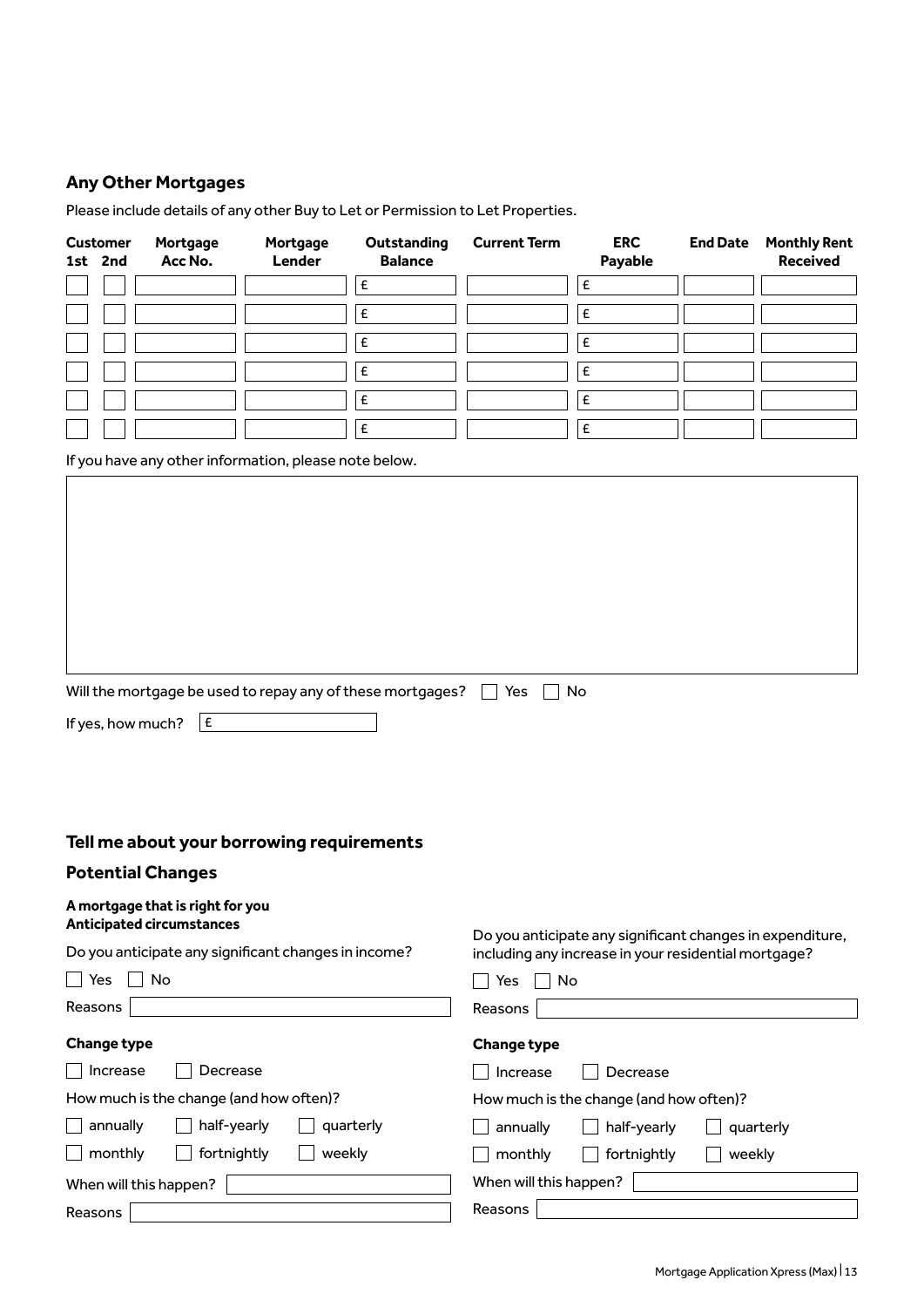| mortgage term?                                                                                                                                                                              | Are you likely to receive a capital lump sum within the                                              | How much deposit<br>equity are you providing?                                                                                                          |                    |
|---------------------------------------------------------------------------------------------------------------------------------------------------------------------------------------------|------------------------------------------------------------------------------------------------------|--------------------------------------------------------------------------------------------------------------------------------------------------------|--------------------|
| Yes<br>No                                                                                                                                                                                   |                                                                                                      | Source of deposit                                                                                                                                      |                    |
| £<br>How much?                                                                                                                                                                              |                                                                                                      | If remortgage: summary<br>of requirements                                                                                                              |                    |
| When will this happen?                                                                                                                                                                      |                                                                                                      | Remortgage Amount                                                                                                                                      |                    |
| Will you use it to repay any of this mortgage?<br>Yes<br>No<br>How much?<br>£<br>Reasons<br>Do you expect to make regular overpayments?<br>Yes<br>No<br>How much and how often?<br>annually | half-yearly                                                                                          | Any additional<br>borrowing required?<br>Purpose of additional<br>borrowing<br>Fee to be added to loan<br>Future borrowing need<br><b>Loan Details</b> |                    |
| monthly<br>quarterly                                                                                                                                                                        |                                                                                                      | <b>Total Loan Required</b>                                                                                                                             | $\pmb{\mathsf{E}}$ |
| Reasons                                                                                                                                                                                     |                                                                                                      | Reason for<br><b>Repayment Type</b>                                                                                                                    |                    |
| How long do you intend to keep the property?<br>What would the impact of a significant increase in<br>mortgage rates be to you?<br><b>Purchase Details</b><br>What is the estimated         |                                                                                                      | Over how many<br>years/months do you<br>want to repay the loan?<br>Do you want to consider<br>a split term?<br>If Yes, please provide details          | Yes<br>No          |
| value of the proposed<br>property?<br>Your chosen mortgage product                                                                                                                          |                                                                                                      |                                                                                                                                                        |                    |
| Product Type                                                                                                                                                                                |                                                                                                      | Group Scheme                                                                                                                                           |                    |
| <b>Sanction Reference</b>                                                                                                                                                                   |                                                                                                      | Number (GSN)                                                                                                                                           |                    |
|                                                                                                                                                                                             | Please note that it is your responsibility to ensure that the product applied for is still available |                                                                                                                                                        |                    |
| <b>Initial Interest Rate</b>                                                                                                                                                                |                                                                                                      | <b>Product Description</b>                                                                                                                             |                    |
| Mortgage amount                                                                                                                                                                             | £                                                                                                    | Term (years and months)                                                                                                                                |                    |
| Repayment method                                                                                                                                                                            |                                                                                                      |                                                                                                                                                        |                    |

**Please note you should be advised to have a suitable replacement vehicle in place to repay the interest only element. In addition you are strongly recommended to have life cover/term assurance in place to cover the full amount of all sums which you may borrow from us.**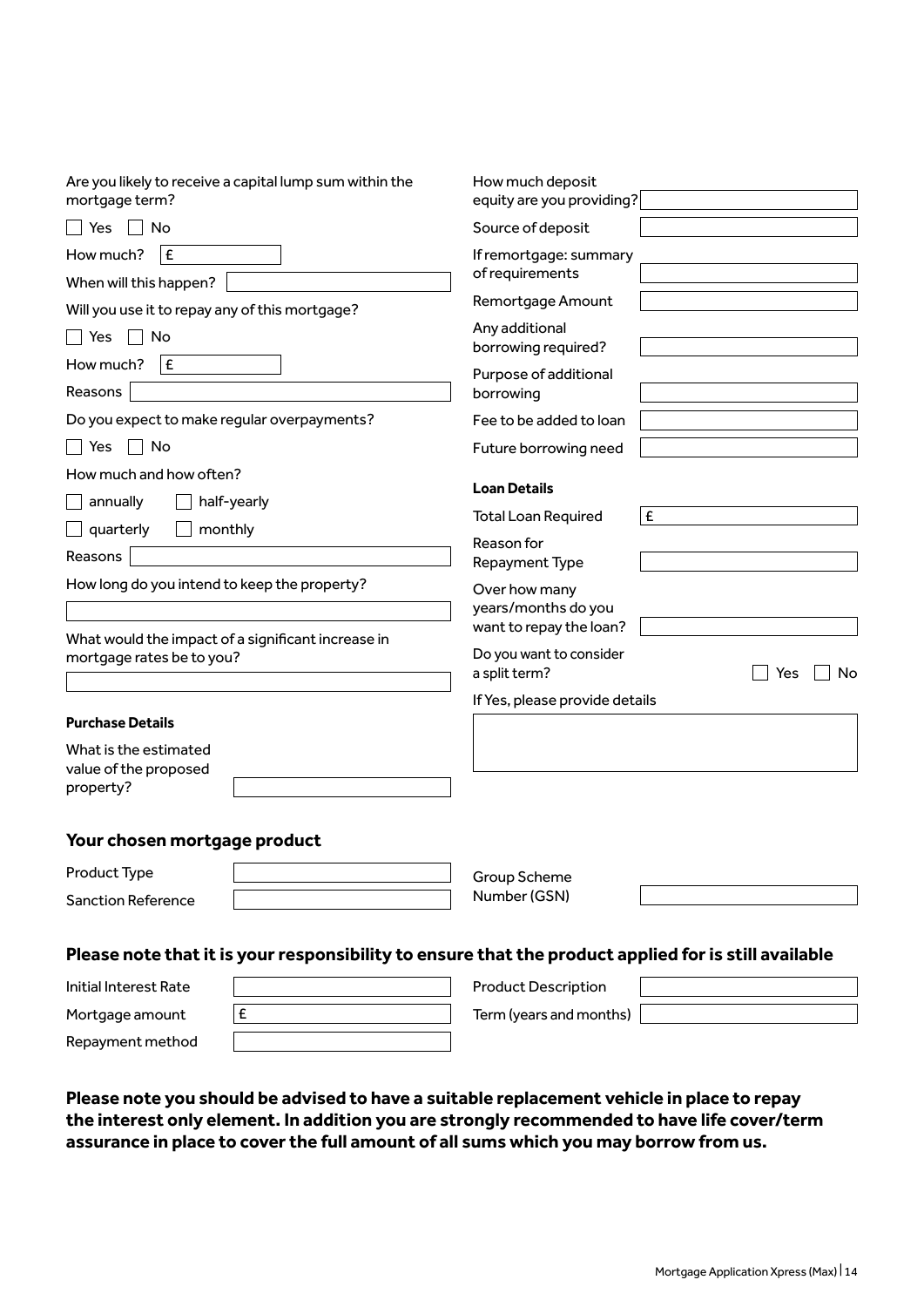# **Repaying your Mortgage**

| Which repayment type would you like?                |                 | Capital and Interest | Interest Only                 |   | Part and Part |
|-----------------------------------------------------|-----------------|----------------------|-------------------------------|---|---------------|
| Amount on capital and interest basis                |                 | £                    | Amount on interest only basis |   |               |
| If Interest only, how will you pay off the capital? |                 |                      |                               |   |               |
| Projected                                           | <b>End Date</b> | Policy Type          |                               |   | Premium       |
|                                                     |                 |                      |                               |   |               |
|                                                     |                 |                      |                               | £ |               |
|                                                     |                 |                      |                               | £ |               |
|                                                     |                 |                      |                               | f |               |
|                                                     |                 |                      |                               | £ |               |

How do you intend to repay the new mortgage? If you choose an interest only mortgage, what repayment vehicle do you intend to use? (include Plausibility Calculation in box below)

Where **Interest Only**, make the customer aware of the following:

**– They must have a suitable repayment plan in place to pay off their mortgage balance at the end of the agreed term**

- **– Their responsibility to ensure that the repayment plan is on target to repay the mortgage at maturity**
- **– You have not provided any advice in respect of the repayment plan**
- **Customer acknowledges that they may have to sell the mortgaged property upon maturity in order to repay the mortgage**
- **– Customer will be required to sign a declaration to confirm the above**

If you have any other information, please note below.

Would you like to add the product fee to the loan?  $\Box$  Yes  $\Box$  No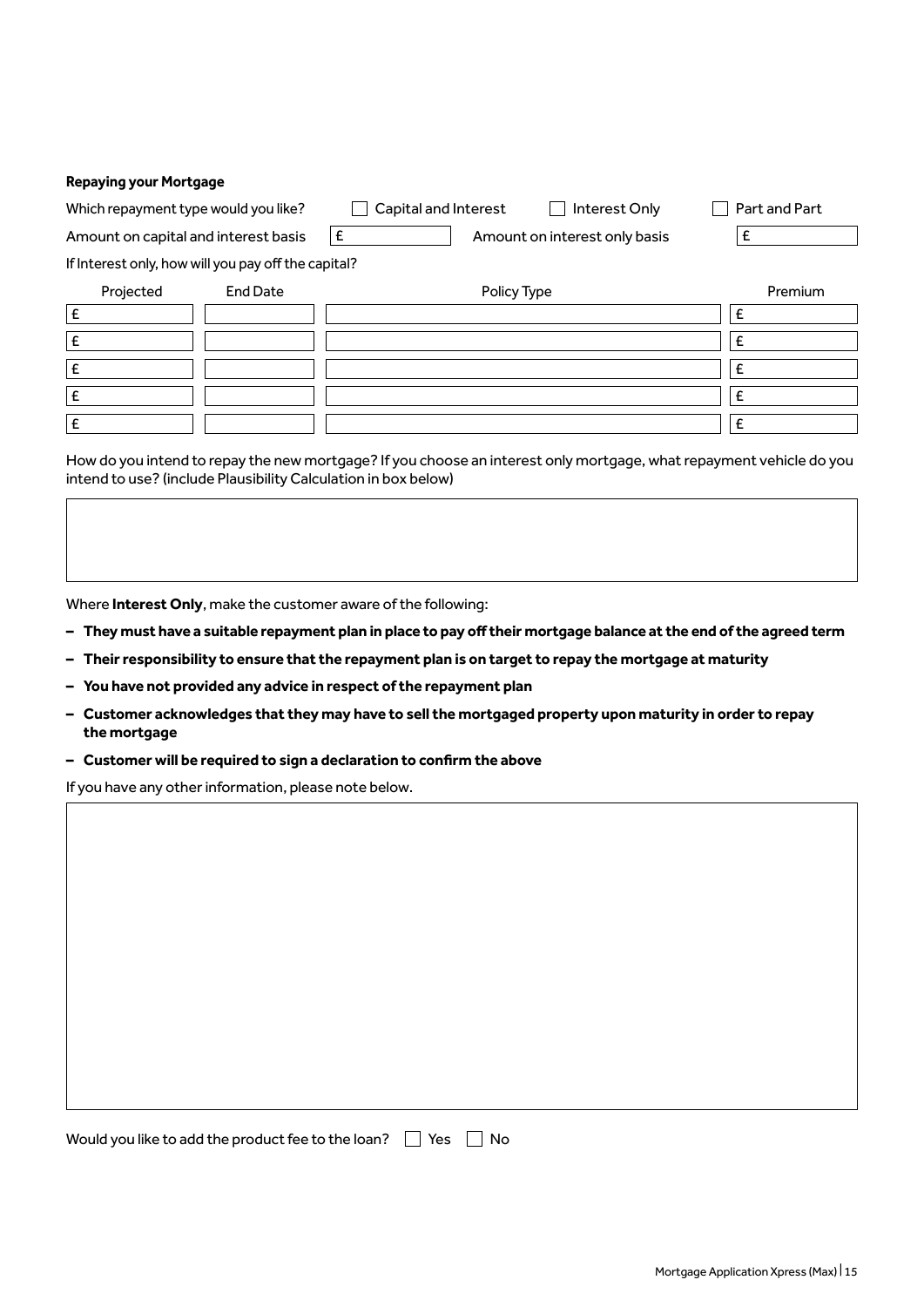# **Credit History**

| Have you ever had arrears of greater than<br>one month on any mortgage or loan?                                                     | No<br>Yes  | No<br>Yes |
|-------------------------------------------------------------------------------------------------------------------------------------|------------|-----------|
| Have you ever been bankrupt?                                                                                                        | Yes<br>No  | No<br>Yes |
| Have you ever had a judgement for debt,<br>or any default recorded against you or a company<br>in which you hold/held at least 15%? | No<br>Yes  | No<br>Yes |
| Have you ever entered into a voluntary<br>arrangement with creditors?                                                               | Yes<br>No. | No<br>Yes |
| Have you ever been refused a mortgage or<br>any other bad credit?                                                                   | Yes<br>No  | No<br>Yes |
| Have you ever been convicted of (or have<br>prosecutions pending relating to) acts of<br>dishonesty, such as theft or fraud?        | No<br>Yes  | No<br>Yes |
| You are not required to include convictions regarded as 'spent' by virtue of the Rehabilitation of Offenders Act 1974.              |            |           |
| Are you currently applying for any other<br>mortgage(s), loan(s) or credit? If yes,<br>please capture details.                      | No<br>Yes  | No<br>Yes |
| Are you a guarantor for any other loans?<br>If yes, please capture details.                                                         | No<br>Yes  | No<br>Yes |

# **Payment Details – Your Bank/Building Society Account Details**

| Bank/Building<br>Society name                                                | Address type-i.e. UK      |
|------------------------------------------------------------------------------|---------------------------|
| <b>Bank Sort Code</b>                                                        |                           |
| <b>Account Number</b>                                                        | Postcode                  |
| Names account held in                                                        | Sub Country (i.e. England |
| Is this the account on<br>which you want the<br>mortgage DD to be<br>set up? | /Scotland/Wales)          |
| <b>Bank Address</b><br>(if applicable)                                       |                           |
|                                                                              |                           |
|                                                                              |                           |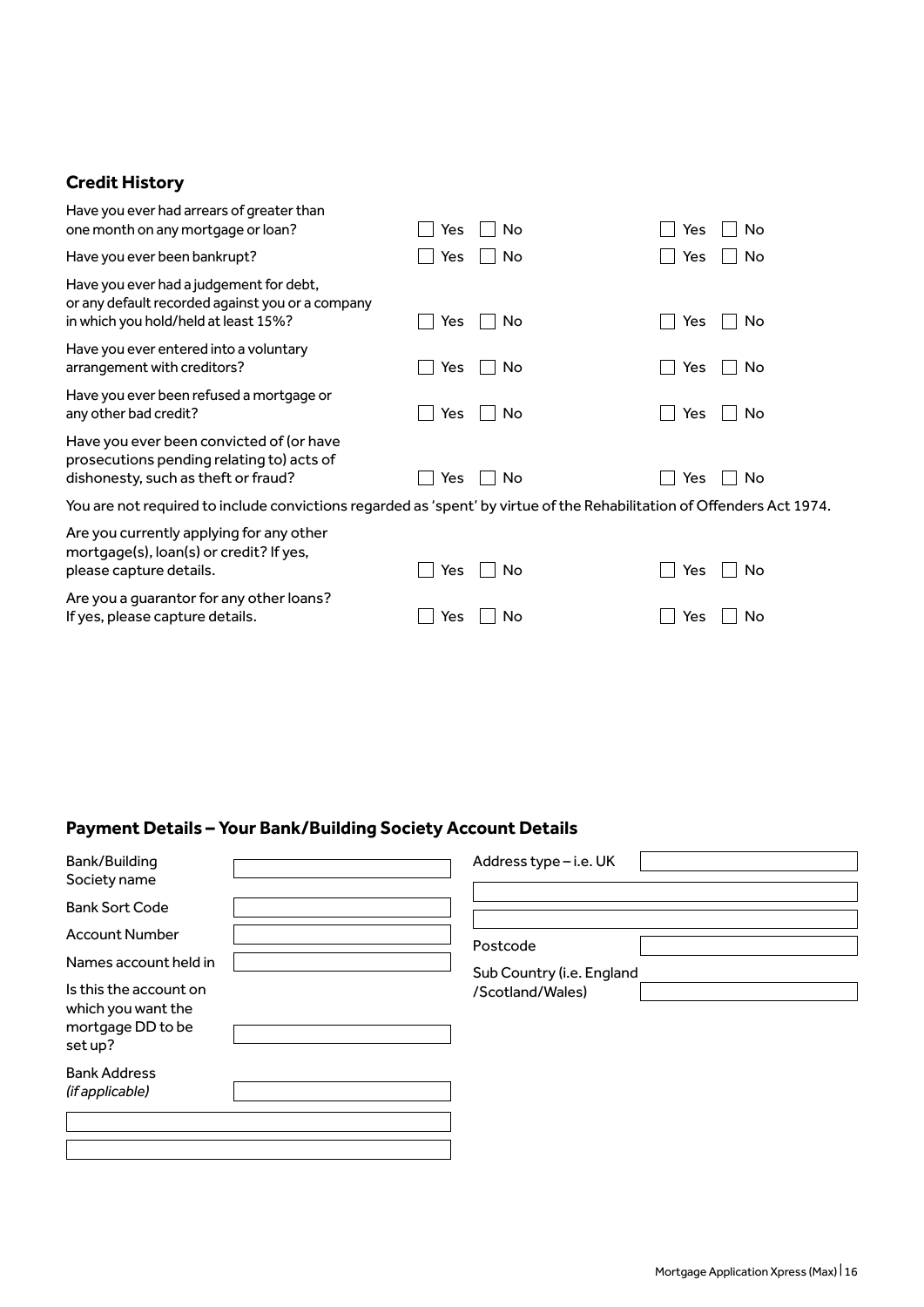# **Property Details**

*Studio flat, bedsits and properties which are classified as a House in Multiple Occupation subject to licensing are not acceptable.*

| not acceptable.                                         | rented out?                           |
|---------------------------------------------------------|---------------------------------------|
| Type of Property                                        | Current/Proposed letting              |
| Year built                                              | method                                |
| Tenure                                                  | What is your actual or                |
| Type of construction:<br>walls                          | anticipated monthly<br>rental income? |
| Type of construction:                                   | Number of Tenants                     |
| roof                                                    | Is the property arranged              |
| Was the property ever                                   | as more than one unit?                |
| owned by a local authority p<br>or housing association? | Number of Storeys                     |

Additional details

Is the property currently

# **Details of the Property to be mortgaged**

| <b>Property Address</b>                                      |  |
|--------------------------------------------------------------|--|
| Address Type-i.e. UK                                         |  |
| Is this property a new build<br>currently under construction |  |
| for which a Postcode has<br>not yet been allocated?          |  |
| <b>Flat Number</b>                                           |  |

| <b>Street</b>                                 |  |
|-----------------------------------------------|--|
| <b>District</b>                               |  |
| Town                                          |  |
| County                                        |  |
| Postcode                                      |  |
| Sub Country (i.e. England<br>/Scotland/Wales) |  |

Ĕ

# **Leasehold properties only**

House or Building Name House or Building Number

| Unexpired term of<br>lease (years) | What storey is this<br>property on?               |  |
|------------------------------------|---------------------------------------------------|--|
| Ground rent                        | Is the property purpose                           |  |
| Service/Maintenance                | built?                                            |  |
| Charge                             | Is the property                                   |  |
| <b>Payment Frequency</b>           | converted?                                        |  |
| <b>Maisonettes and flats only</b>  | Please enter details of any other charges on this |  |
| Is the property situated           | property                                          |  |
|                                    |                                                   |  |
| above commercial                   | Charge Type                                       |  |
| premises?                          | Company Name                                      |  |
| Number of flats in                 | Account/                                          |  |
| the block                          | Reference Number                                  |  |

 $\overline{a}$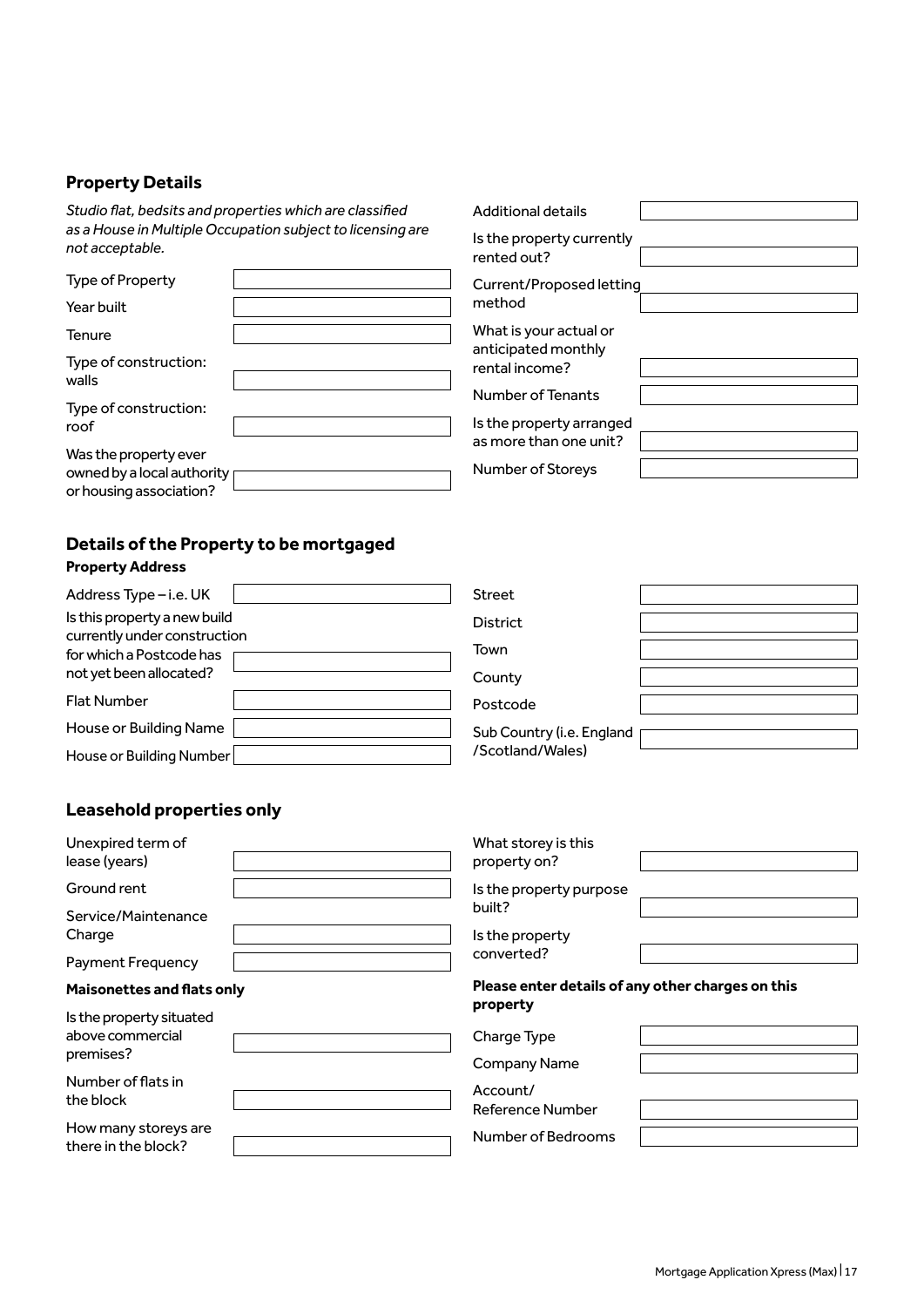# Additional Details

Please enter any additional details about the property which may be relevant to this application:

# **Third Party Contact – Valuation Details**

| Who should we contact<br>for access to the | House or Building<br>Number |  |
|--------------------------------------------|-----------------------------|--|
| property?                                  | <b>Street</b>               |  |
| Name of Contact                            | <b>District</b>             |  |
| <b>Address Type</b>                        | Town                        |  |
|                                            | County                      |  |
|                                            | Postcode                    |  |
| <b>Flat Number</b>                         | Sub Country (i.e. England   |  |
| House or Building<br>Name                  | /Scotland/Wales)            |  |
|                                            |                             |  |

# **Other Third Party Details**

| Third Party Type | Telephone Number |  |
|------------------|------------------|--|
| Name of Contact  | Email            |  |

# **Your information**

Barclays is committed to protecting your personal data. We will use your information for a number of different purposes, for example, to manage your account(s), to provide our products and services to you and others and to meet our legal and regulatory obligations. We may also share your information with our trusted 3rd parties for these purposes. For more detailed information on how and why we use your information, including the rights in relation to your personal data, and our legal grounds for using it, please go to **[barclays.co.uk/important-information/control-your-data](http://www.barclays.co.uk/important-information/control-your-data)** or you can request a copy from us.

## **Credit reference agencies and fraud prevention agencies**

In order to process your application we will supply your personal information to credit reference agencies and fraud prevention agencies and they will give us information about you, such as about your financial history. We do this to assess creditworthiness and product suitability, check your identity, manage your account, trace and recover debts and prevent criminal activity. These agencies may in turn share your personal information with other organisations. If fraud is detected, you could be refused certain services, finance or employment. Once you open an account with us, we will share account data with the credit reference agencies on an ongoing basis.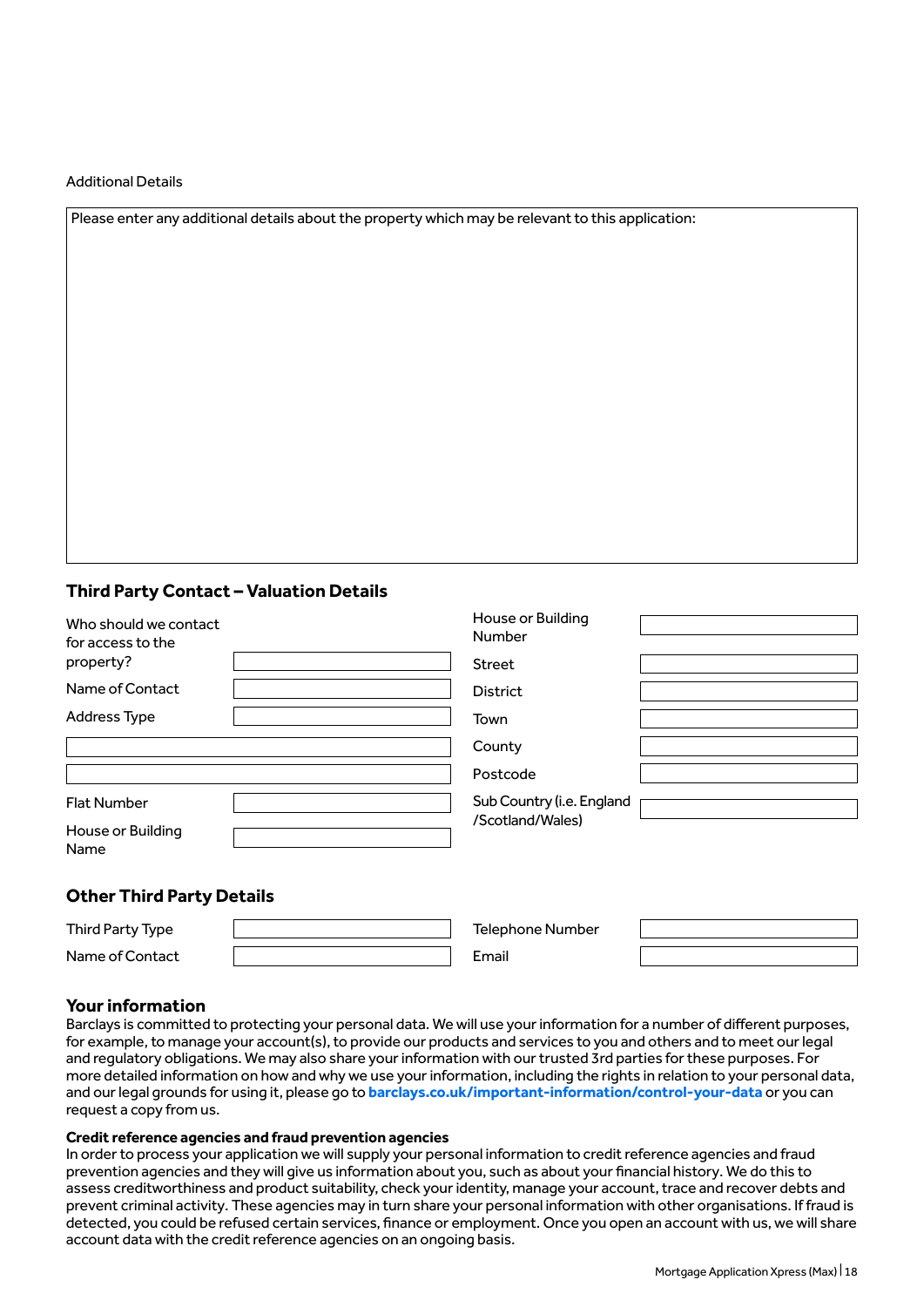If false or inaccurate information is provided to us and fraud is identified, details may be passed to credit reference and fraud prevention agencies to prevent fraud and money laundering and to verify your identity.

The Credit Reference Agency Information Notice (CRAIN) describes how the three main credit reference agencies in the UK each use and share personal data. The CRAIN is available on the credit reference agencies' websites:

- **[transunion.co.uk/crain](http://transunion.co.uk/crain)**
- **[equifax.co.uk/crain](http://www.equifax.co.uk/crain)**
- **[experian.co.uk/crain](http://www.experian.co.uk/crain)**

Or you can ask us for a copy of these.

For more details on how information held by credit reference agencies and fraud prevention agencies may be used, please go to **[barclays.co.uk/important-information/control-your-data](http://www.barclays.co.uk/important-information/control-your-data)** or you can request a copy from us.

## **Sharing information about you with tax authorities abroad**

If we have reason to think that you are required to report your income or are subject to tax in another country, we may have to share information about your accounts with the UK or relevant tax authorities, either directly or via the local tax authority who may share that information with the appropriate tax authorities abroad. If we need to request extra documents or information from you about this, you must supply these. If you don't, you agree that we may close your account, or, if the law or other regulations requires us to do so, you agree that we may withhold parts of certain payments received into your account and pass withheld funds to the relevant tax authorities (this is more likely if you leave the UK and become resident for tax purposes in another country).

# **Application Confirmation**

## **Contact Method**

By providing us with your information, e.g. email address and/or mobile phone number, you agree that we and members of the Barclays Group may inform you by letter, telephone, text, email and other electronic methods about products and services (including those of others) that may interest you. If you prefer not to receive such communications, please tell us.

# **Please tick the relevant boxes below**

## **Do not contact by:**

Mail Phone  $\Box$  Other  $\Box$ 

# **Solicitor Details**

| Name of Contact        | <b>Street</b>             |
|------------------------|---------------------------|
| Name of Solicitor Firm | <b>District</b>           |
| Address type - i.e. UK | Town                      |
|                        | Country                   |
|                        | Postcode                  |
| <b>Flat Number</b>     | Sub Country (i.e. England |
| House or Building Name | /Scotland/Wales)          |
| House or Building      |                           |
| Number                 |                           |

# **Fee Payment**

| Fee Type       | Name on Card             |  |
|----------------|--------------------------|--|
| Fee Amount     | <b>Card Number</b>       |  |
| Paid Date      | Start Date (MM/YY)       |  |
| Payment Method | Expiry Date (MM/YY)      |  |
| Card Type      | <b>Card Issue Number</b> |  |